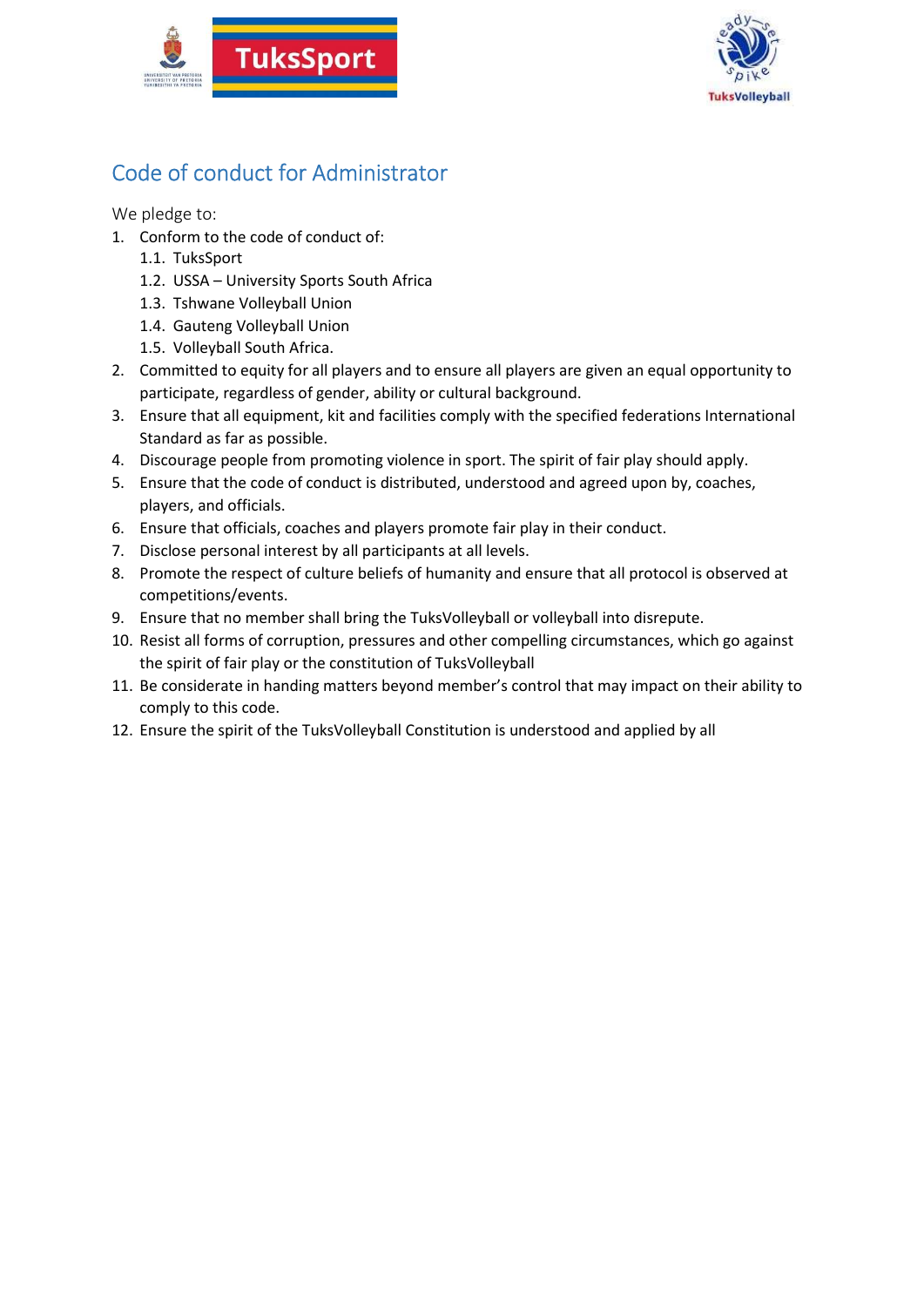



## Code of conduct for Officials

- 1. Conform to the code of conduct of:
	- 1.1. TuksSport
	- 1.2. USSA University Sports South Africa
	- 1.3. Tshwane Volleyball Union
	- 1.4. Gauteng Volleyball Union
	- 1.5. Volleyball South Africa.
- 2. Pride of participation should balance the will to win.
- 3. Make sure that volleyball is played in the spirit of fair play.
- 4. Ensure that all equipment and facilities comply with the specified federations International Standard as far as possible.
- 5. Not tolerate unacceptable conduct toward officials, players, spectators or ourselves.
- 6. Handle all conflicts firmly but with dignity.
- 7. Display exemplary behavior in and out of play, promoting fair play in sport.
- 8. Develop ourselves to meet the high standard of officiating.
- 9. Make ourselves available to discussion issues before and after the game.
- 10. Commit to the fight against banned substances in sport.
- 11. Resist all forms of corruption, pressures and other compelling circumstances, which go against the spirit of fair play.
- 12. Respect other officials and players.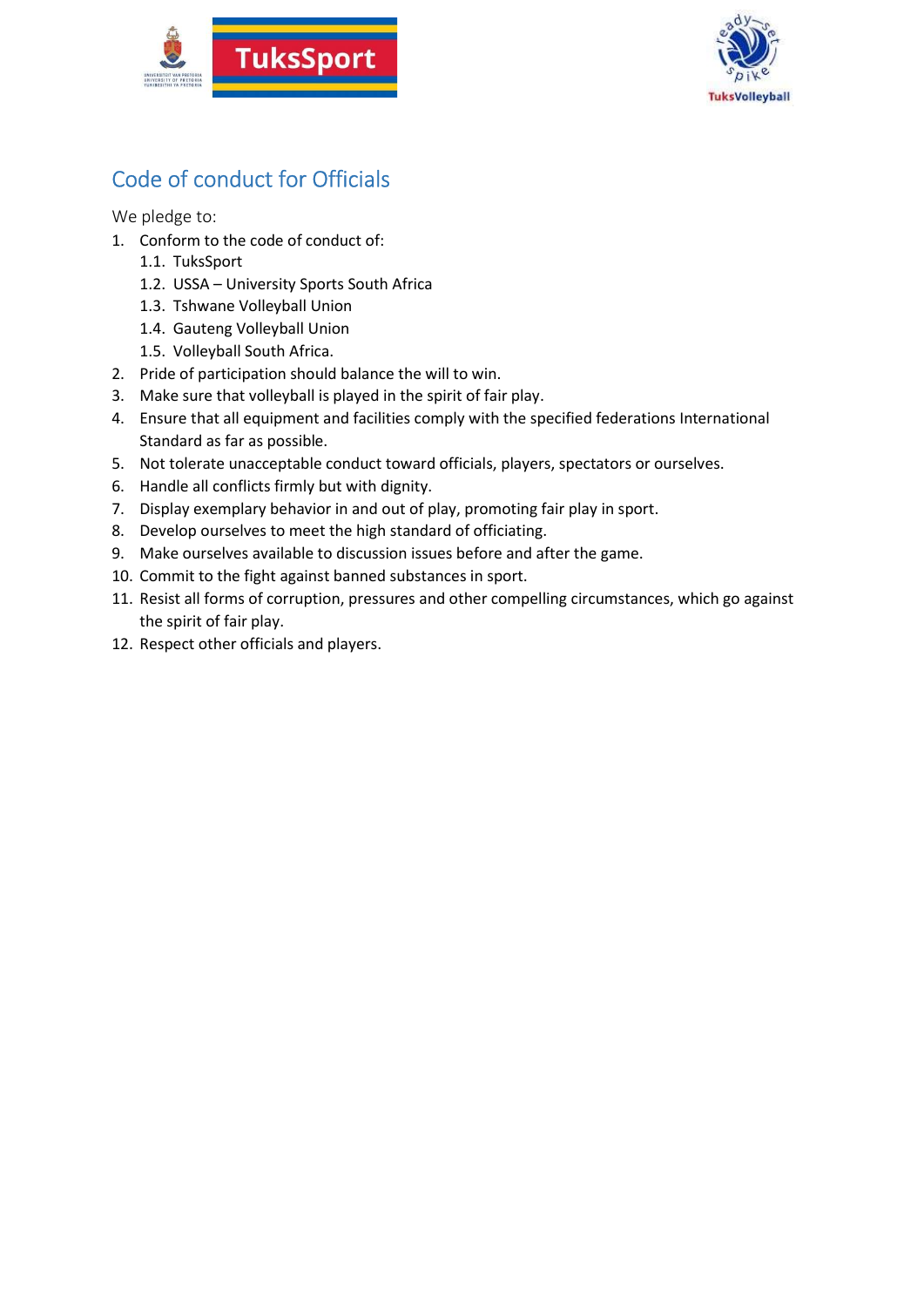



## Code of conduct for Coaches

- 1. Conform to the code of conduct of:
	- 1.1. TuksSport
	- 1.2. USSA University Sports South Africa
	- 1.3. Tshwane Volleyball Union
	- 1.4. Gauteng Volleyball Union
	- 1.5. Volleyball South Africa.
- 2. Make sure that players play the game in the spirit of fair play.
- 3. Ensure that confidentiality of player's affairs is respected.
- 4. Ensure that players know how to manage conflict resolution and stress and use good judgment.
- 5. Be generous with praise and give the team positive inputs and feedback.
- 6. Develop ourselves to meet a high standard of coaching.
- 7. Commit to the fight against banned substances in sport.
- 8. Resist all forms of corruption, pressures and other compelling circumstances, which go against the spirit of fair play.
- 9. Respect other coaches, officials and players.
- 10. Encourage individuals to continue their participation in volleyball beyond playing.
- 11. Ensure that all equipment and facilities comply with the specified federation's international standard as far as possible.
- 12. Pride of participation should balance the will to win.
- 13. Ensure the players are equipped to participate in games as well as officiate games
- 14. Display impeccable behavior that promotes a positive image for TuksVolleyball and volleyball in general.
- 15. Not disrupt the efforts of administrators, other coaches, players and officials from executing their roles and responsibilities.